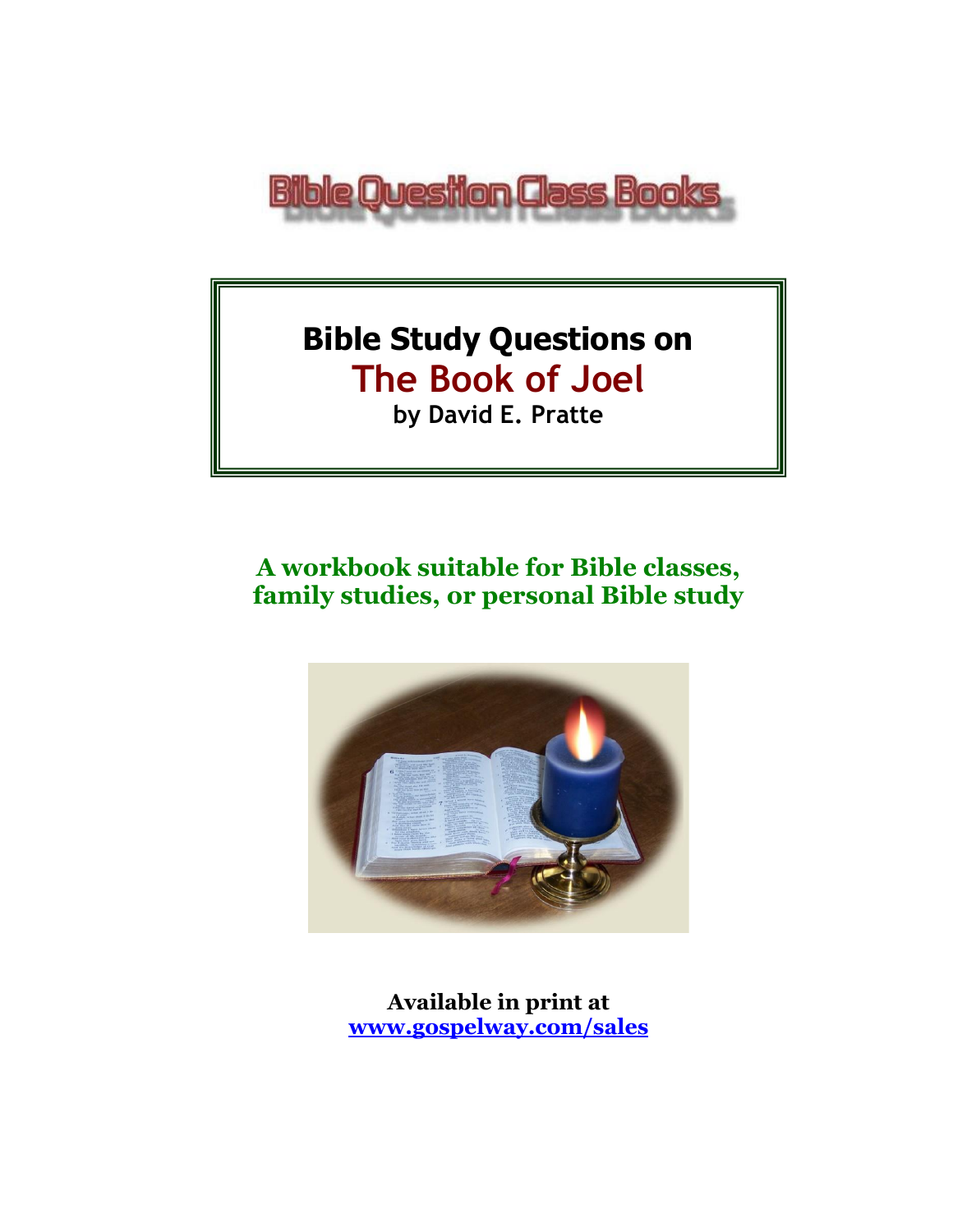### *Bible Study Questions on the Book of Joel: A workbook suitable for Bible classes, family studies, or personal Bible study*

© Copyright David E. Pratte, 2017 All rights reserved

ISBN-

**Printed books, booklets, and tracts available at [www.gospelway.com/sales](https://www.gospelway.com/sales) Free Bible study articles online at [www.gospelway.com](http://www.gospelway.com/) Free Bible courses online at [www.biblestudylessons.com](http://www.biblestudylessons.com/) Free class books at [www.biblestudylessons.com/classbooks](http://www.biblestudylessons.com/classbooks) Free commentaries on Bible books at [www.biblestudylessons.com/commentary](https://www.biblestudylessons.com/commentary) Contact the author at [www.gospelway.com/comments](http://www.gospelway.com/comments)**

**Note carefully: No teaching in any of our materials is intended or should ever be construed to justify or to in any way incite or encourage personal vengeance or physical violence against any person.**

### **"He who glories, let him glory in the Lord" – 1 Corinthians 1:31**

## **Front Page Photo**

Scripture quotations are generally from the New King James Version (NKJV), copyright 1982, 1988 by Thomas Nelson, Inc. used by permission. All rights reserved.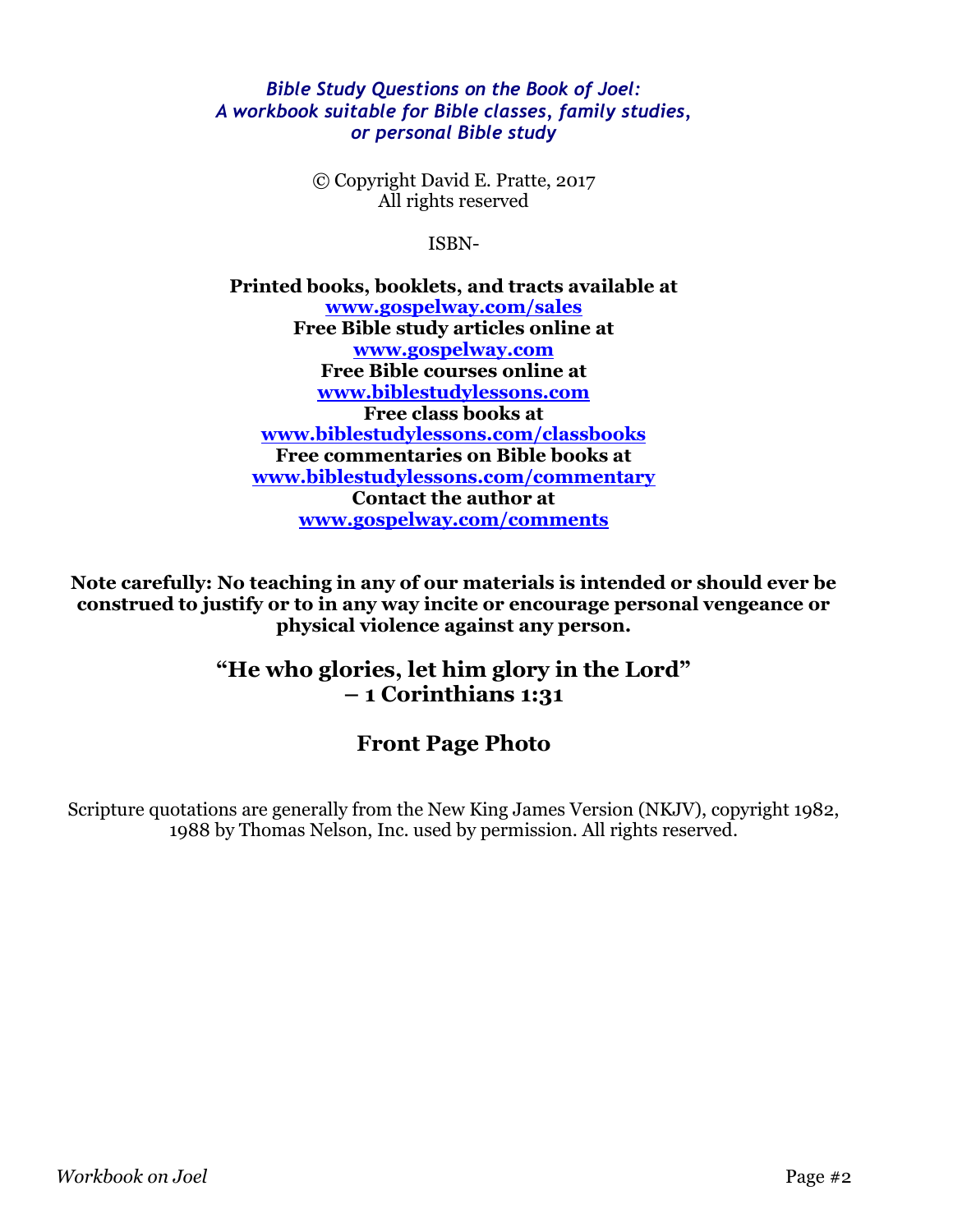### **Other Books by the Author**

### **Topical Bible Studies**

*Growing a Godly Marriage & Raising Godly Children Why Believe in God, Jesus, and the Bible? (evidences) The God of the Bible (study of the Father, Son, and Holy Spirit) Grace, Faith, and Obedience: The Gospel or Calvinism? Kingdom of Christ: Future Millennium or Present Spiritual Reign? Do Not Sin Against the Child: Abortion, Unborn Life, & the Bible True Words of God: Bible Inspiration and Preservation*

#### **Commentaries on Bible Books**

*Genesis Joshua and Ruth Judges 1 Samuel 2 Samuel Ezra, Nehemiah, and Esther Job Proverbs Gospel of Mark* 

*Gospel of John Acts Romans Ephesians Philippians and Colossians Hebrews James and Jude 1 & 2 Peter*

#### **Bible Question Class Books**

*Genesis Joshua and Ruth Judges 1 Samuel 2 Samuel Ezra, Nehemiah, and Esther Job Proverbs Ecclesiastes Isaiah Gospel of Matthew Gospel of Mark*

*Gospel of Luke Gospel of John Acts Romans 1 Corinthians 2 Corinthians and Galatians Ephesians and Philippians Colossians, 1&2 Thessalonians 1 & 2 Timothy, Titus, Philemon Hebrews General Epistles (James - Jude) Revelation*

### **Workbooks with Study Notes**

*Jesus Is Lord: Workbook on the Fundamentals of the Gospel of Christ Following Jesus: Workbook on Discipleship God's Eternal Purpose in Christ: Workbook on the Theme of the Bible*

*The Family Reading Booklist*

### **Visit our website at [www.gospelway.com/sales](https://www.gospelway.com/sales) to see a current list of books in print.**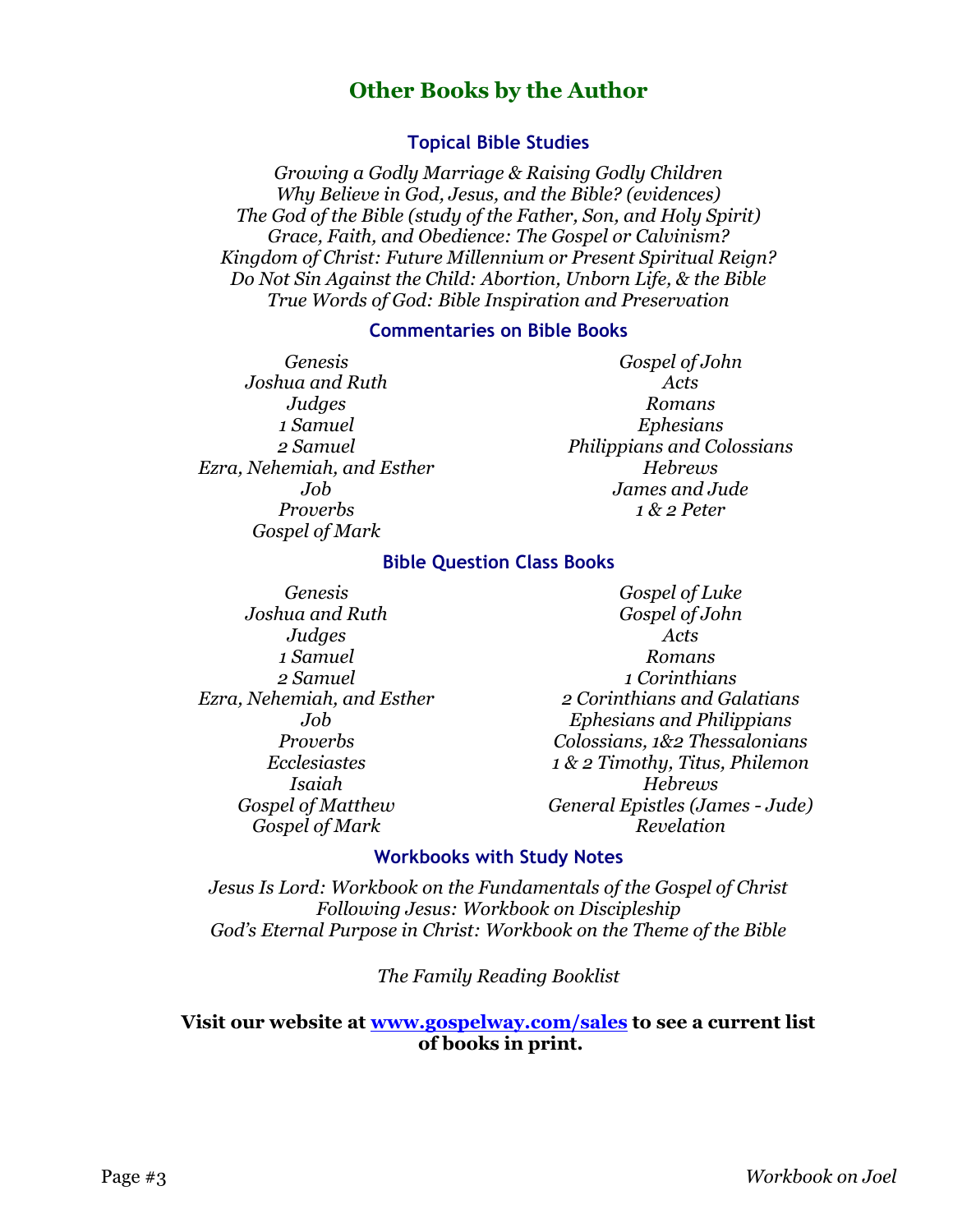### **Bible Study Questions on the Book of Joel**

Introduction:

This workbook was designed for Bible class study, family study, or personal study. The class book is suitable for teens and up. The questions contain minimal human commentary, but instead urge students to study to understand Scripture.

Enough questions are included for teachers to assign as many questions as they want for each study session. Studies may proceed at whatever speed and depth will best accomplish the needs of the students.

Questions labeled "think" are intended to encourage students to apply what they have learned. When questions refer to a map, students should consult maps in a Bible dictionary or similar reference work or in the back of their Bibles. (Note: My abbreviation "*b/c/v*" means "book, chapter, and verse.")

For class instruction, I urge teachers to assign the questions as homework so students come to class prepared. Then let class time consist of *discussion* that focuses on the Scriptures themselves. Let the teacher use other Scriptures, questions, applications, and comments to promote productive discussion, not just reading the questions to see whether they were answered "correctly." Please, do *not* let the class period consist primarily of the following: "Joe, will you answer number 1?" "Sue, what about number 2?" Etc.

I also urge students to emphasize the *Bible* teaching. Please, do not become bogged down over "What did the author mean by question #5?" My meaning is relatively unimportant. The issue is what the Bible says. Concentrate on the meaning and applications of Scripture. If a question helps promote Bible understanding, stay with it. If it becomes unproductive, move on.

The questions are not intended just to help students understand the Scriptures. They are also designed to help students learn good principles of Bible study. Good Bible study requires defining the meaning of keywords, studying parallel passages, explaining the meaning of the text clearly, making applications, and defending the truth as well as exposing religious error. I have included questions to encourage students to practice all these study principles.

Finally, I encourage plain applications of the principles studied. God's word is written so souls may please God and have eternal life. Please study it with the respect and devotion it deserves!

For whatever good this material achieves, to God be the glory.

### **Bible study commentary and notes to accompany this and other of our workbooks are available at [www.gospelway.com/sales](https://www.gospelway.com/sales)**

© David E. Pratte, April 16, 2020

**Workbooks, commentaries, and topical studies for sale in print at [www.gospelway.com/sales](https://www.gospelway.com/sales)**

**To join our mailing list to be informed of new books or special sales, contact the author at [www.gospelway.com/comments](http://www.gospelway.com/comments)**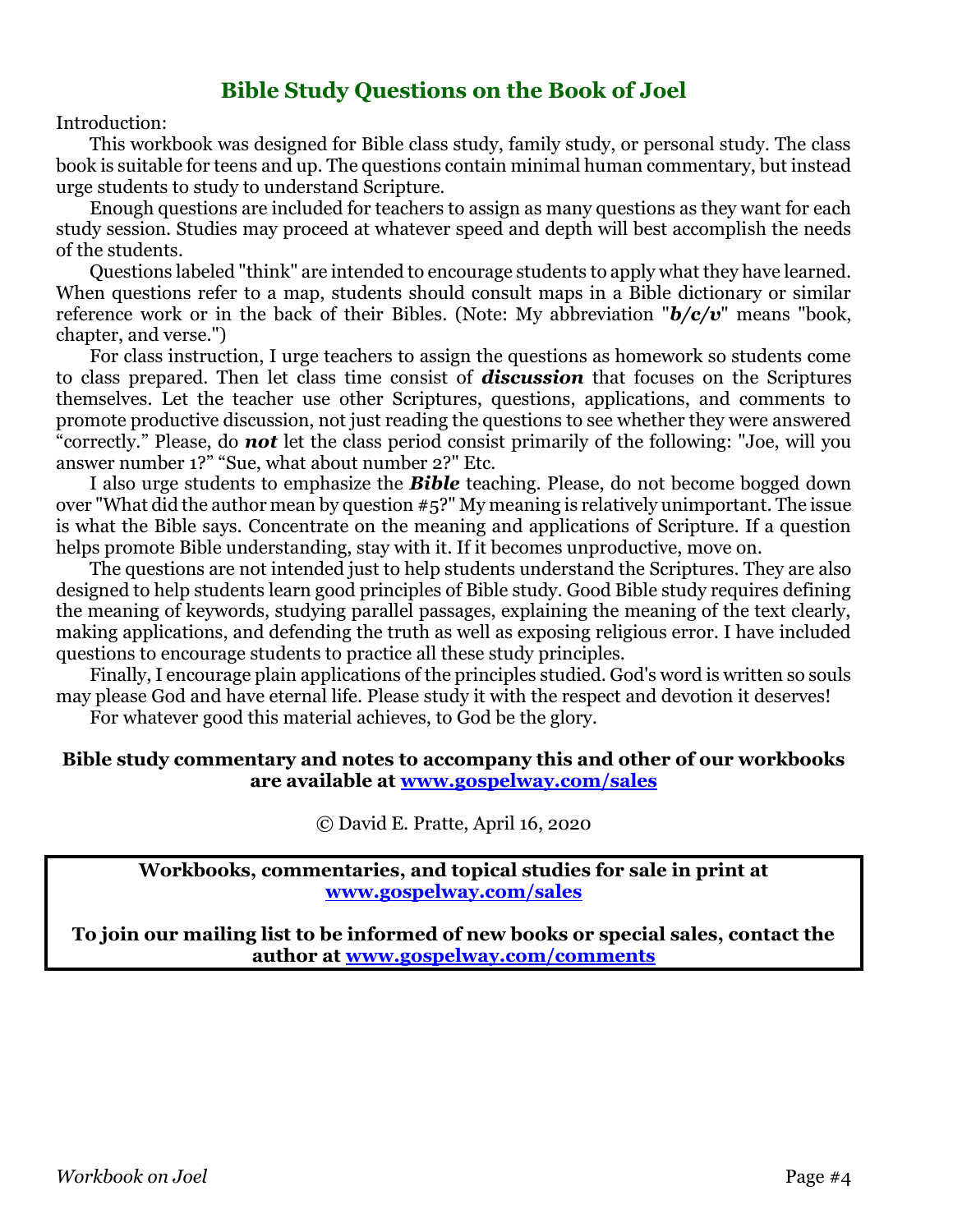# **Assignments on Joel 1**

Read Joel 1, then answer the following questions. If you need help, consult a Bible dictionary or similar reference work.

1. Who was the inspired author of the book – 1:1? What is told about his family? (Think: See if you can learn the meaning of his name.)

2. What did the author say that shows he was claiming to speak by inspiration of God? List similar *passages* elsewhere.

3. Where is the book of Joel quoted elsewhere in Scripture? What can we learn from this?

4. *Special Assignment:* What can you learn about when Joel prophesied? Note that there are alternative views.

5. Skim the book of Joel and summarize its theme.

6. To whom does Joel address his message – 1:2? (Think: See if you can determine what land is being spoken of.)

7. How does Joel describe the amazing event he is discussing?

8. What should the people do with the message – 1:3? What lessons should we learn about the spiritual message that we have today?

9. What does Joel say the different kinds of locusts have done – 1:4? What is the point?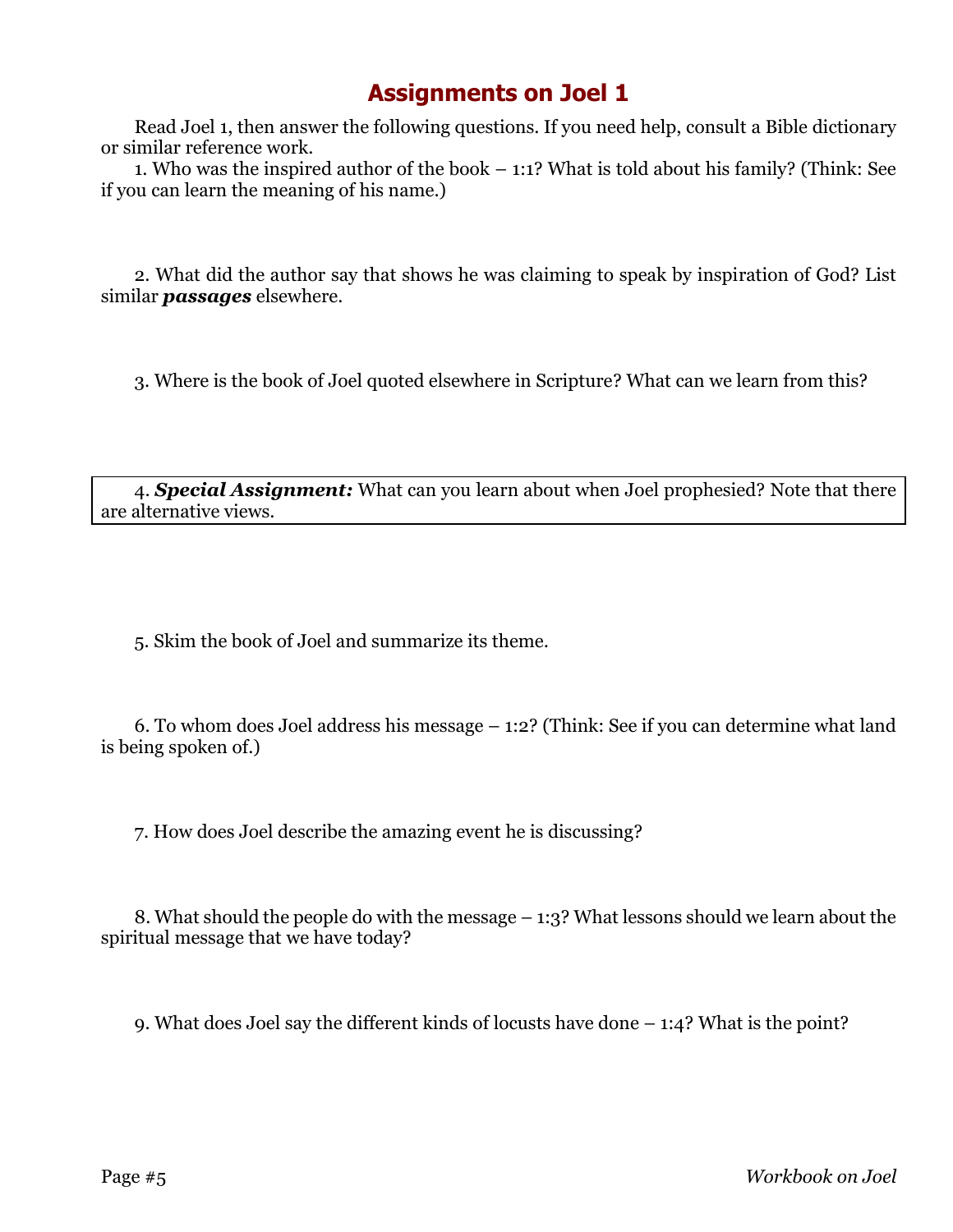10. List other *passages* about problems caused by locusts or grasshoppers.

11. What affect would the locusts have on the wine – 1:5? Explain.

12. How is the invading nation described in 1:6? Explain the illustration.

13. What harm had been caused as described in 1:7?

14. To what is the grief of the people compared in 1:8?

15. What effect would the locust attack have according to 1:9, and who especially would be affected?

16. What effect would this have on the worship offered by the people? Why?

17. What consequence does the locust attack have according to 1:10?

18. *Special Assignment:* List other *passages* in which grain, wine, and oil are listed as important crops either as a blessing from God when they are harvested or as a punishment when they are withheld.

19. Who would be ashamed and grieve according to 1:11?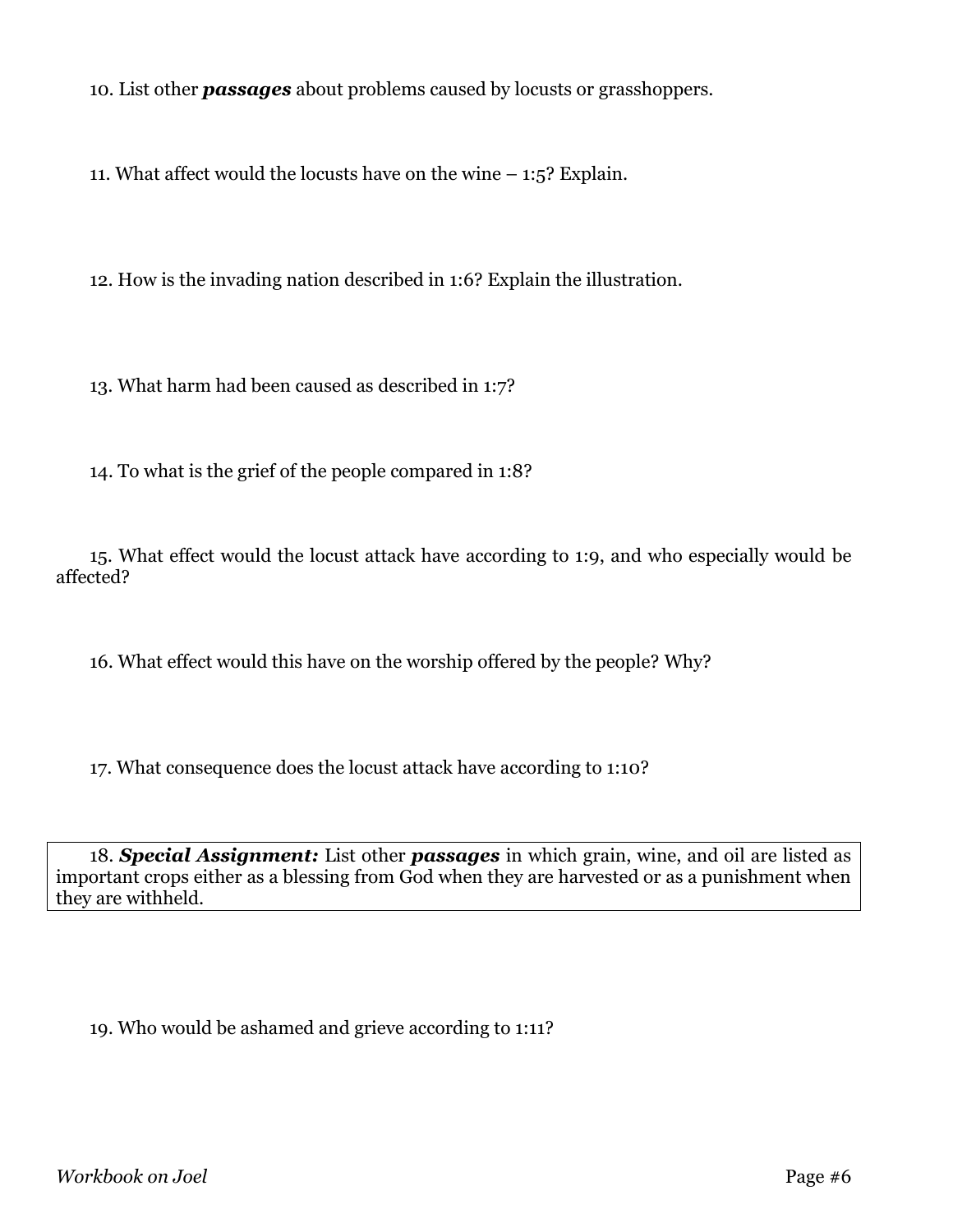20. What trees would be affected according to 1:12?

21. Who should grieve according to 1:13? Why?

22. What should they do about it according to 1:14? Explain why this would be an appropriate response.

23. What day is described in 1:15? What are we told about that day?

24. List other passages referring to the "day of the Lord." Explain the significance of the expression.

25. What effect would it have on the food and on the temple – 1:16?

26. What consequences are described in 1:17? What effect would this have on future crops?

27. Who else would be affected according to 1:18? Why?

28. Why did Joel cry to the Lord according to 1:19?

29. Who else would cry out to the Lord according to 1:20? Explain.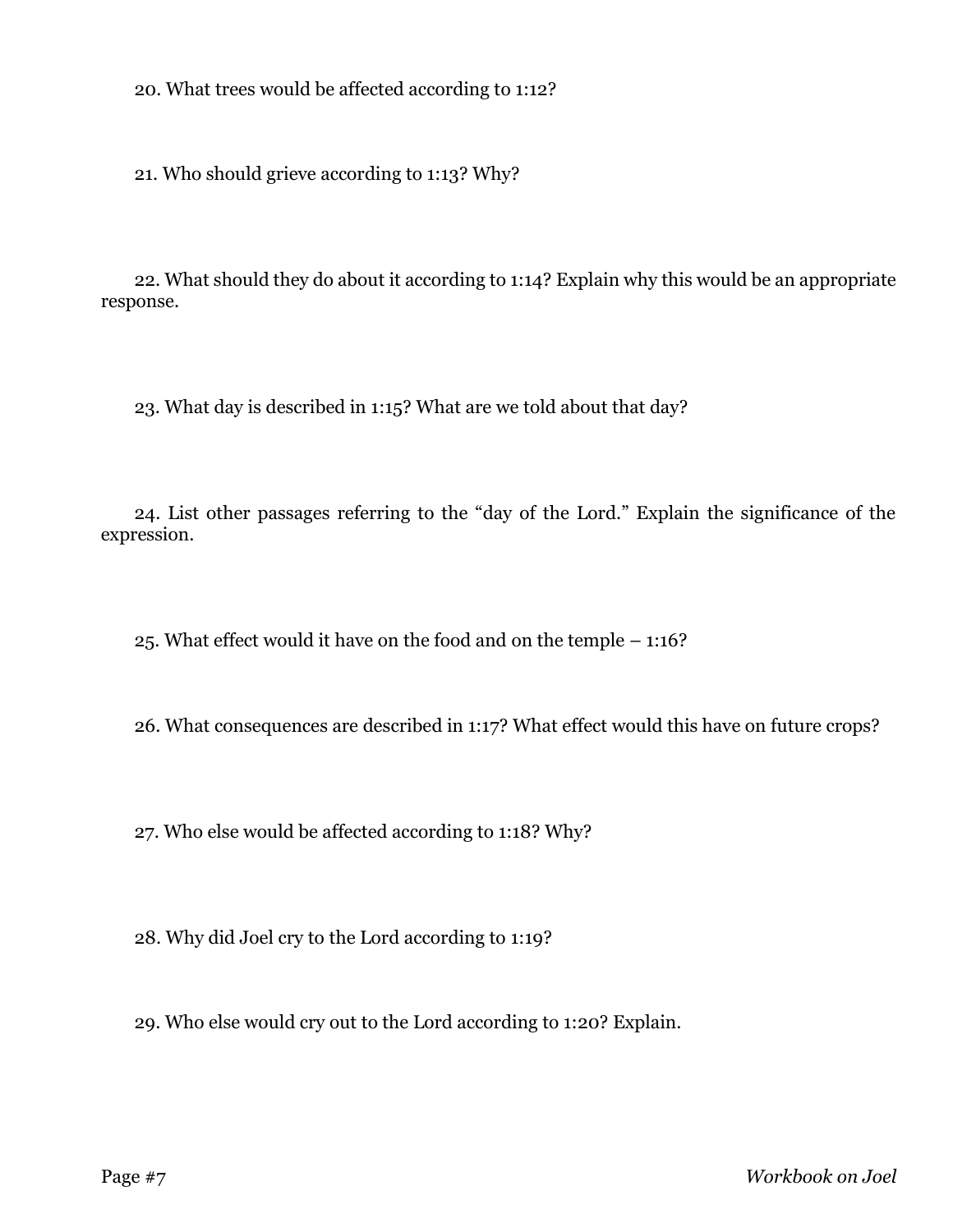# **Assignments on Joel 2**

Please read Joel 2, then answer the following questions.

1. What warning is given to the people in 2:1? How should the people react? (Think: What is the significance of blowing the trumpet?)

2. How is the coming day described in 2:2? Explain the illustrations.

3. List other *passages* where darkness and clouds are symbolic of God's judgments.

4. How are the people described who are coming? (Think: To what does this coming people refer? Note the context, especially verse 25.)

5. Compare what precedes them to what follows them – 2:3. What is the significance?

6. To what are they compared in 2:4?

7. What kinds of sounds do they make, and to what are they compared in 2:5?

8. How are the people before them described as they see them coming – 2:6?

9. What is the coming compared to in 2:7?

10. How is their organization described in 2:8? What effect do weapons have on them?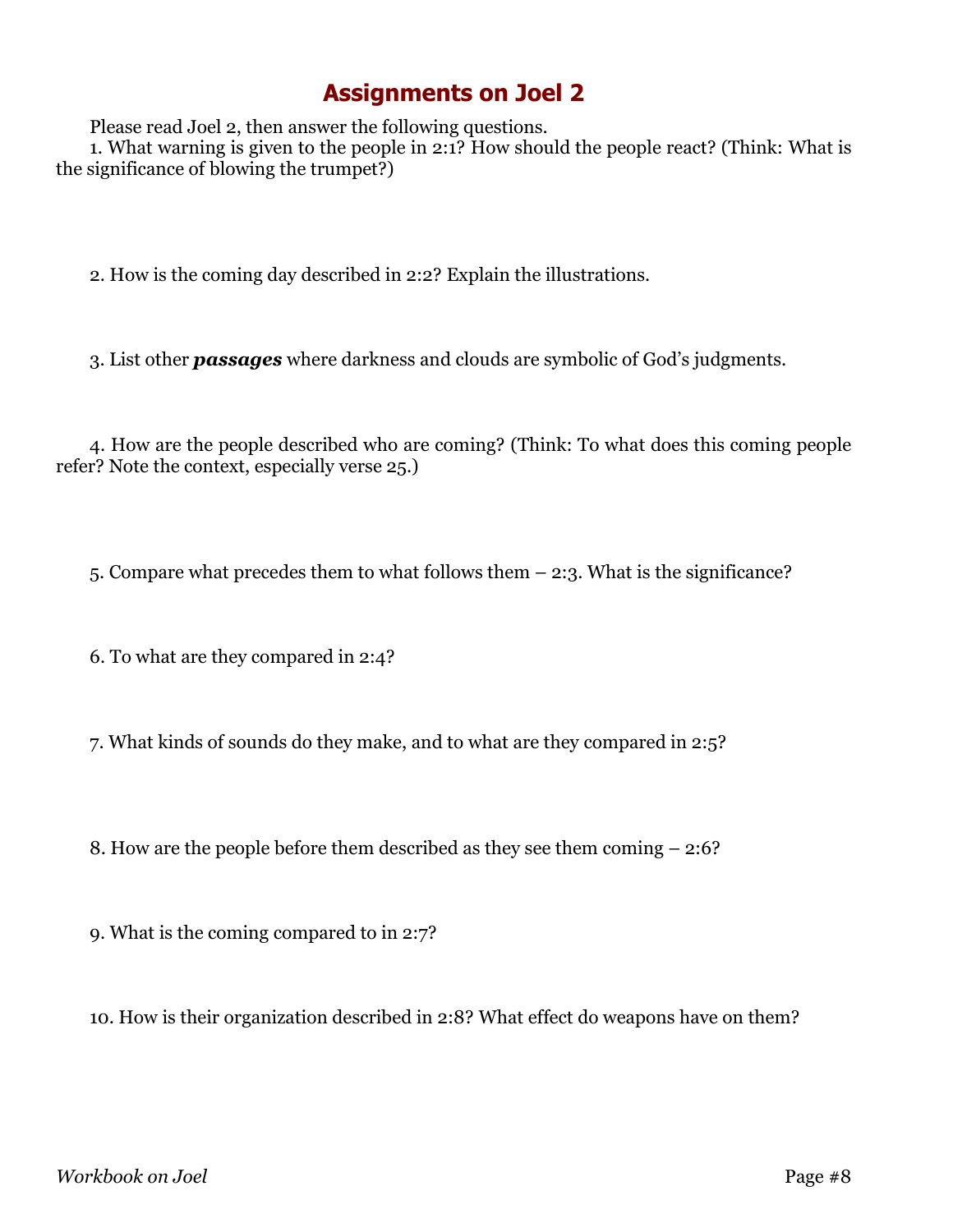11. What do they do when they enter a city  $-2:9$ ?

12. How are the earth and the sky affected – 2:10?

13. List other *passages* where God's judgments are symbolized by earthquakes.

14. Where else does the chapter use darkness as a symbol of judgments?

15. Once again, according to 2:11, what has Joel been describing? Whose power is really behind the events being described?

16. What response does God hope the people will give to this warning – 2:12-14?

17. List the expressions in these verses that describe the attitude that must accompany repentance.

18. List other *passages* in which God requires people to repent of their sins in order to receive forgiveness.

19. List other *passages* that demonstrate that man's repentance, must come from sincere sorrow for sin.

20. *Application*: What reason is given in these verses why sinners must repent? What lessons should we learn?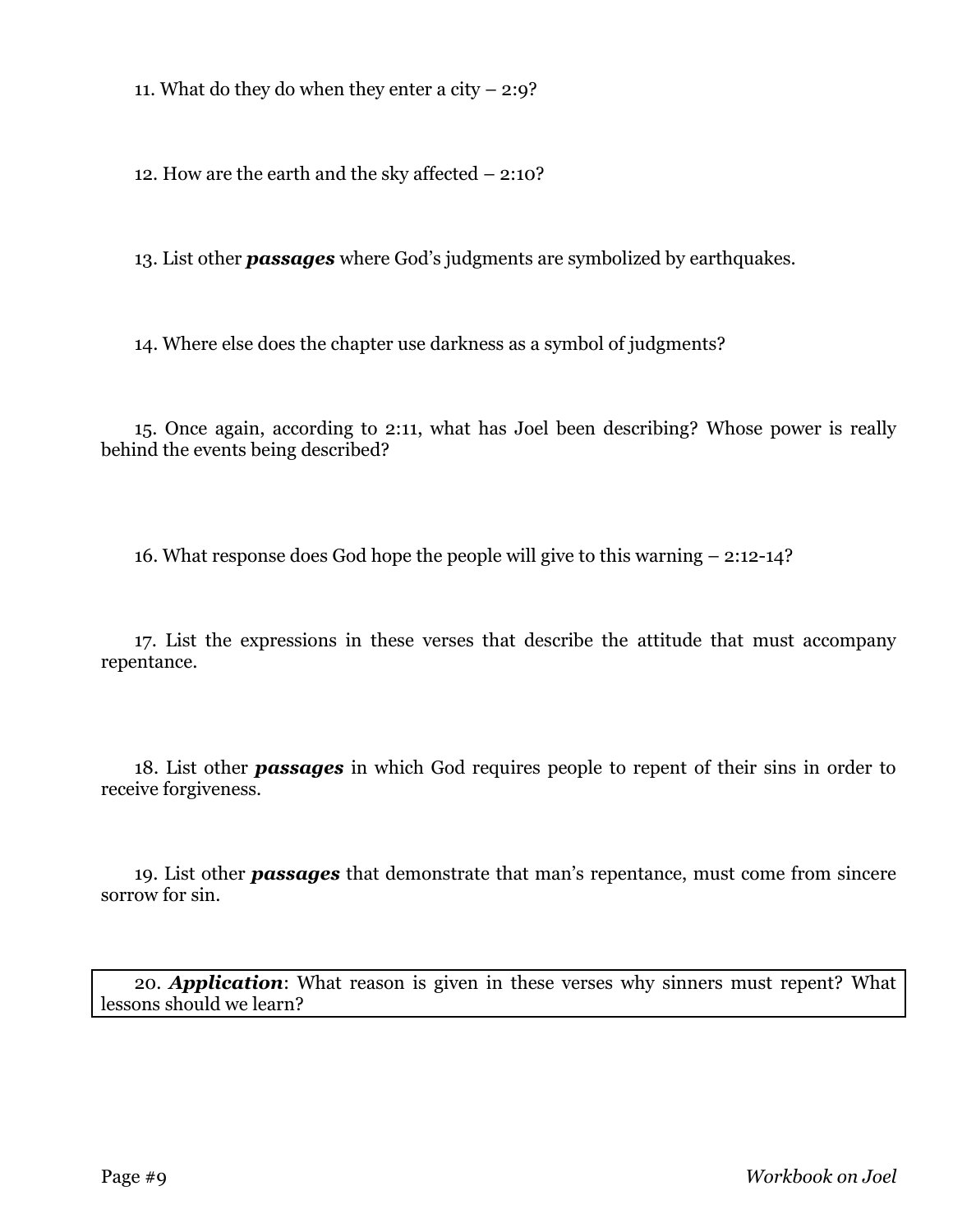21. What should the people do to encourage repentance according to 2:15,16? Who should attend?

22. How does Joel emphasize the importance of this assembly?

23. *Application*: What application should we make about the value of assemblies for God's people today?

24. What role should the priests have in this assembly – 2:17?

25. What affect would the people's repentance have on God – 2:18?

26. What would God do for the people as a result – 2:19?

27. What would happen to the invading "army" – 2:20?

28. What effect would this have on the people and the animals – 2:21-23?

29. How would this affect the harvests – 2:22-24?

30. What is the significance of the former and the latter rain (check cross-references)?

31. According to 2:25, what is the "army" that God has been describing? Where else in the book are these various kinds of locusts described?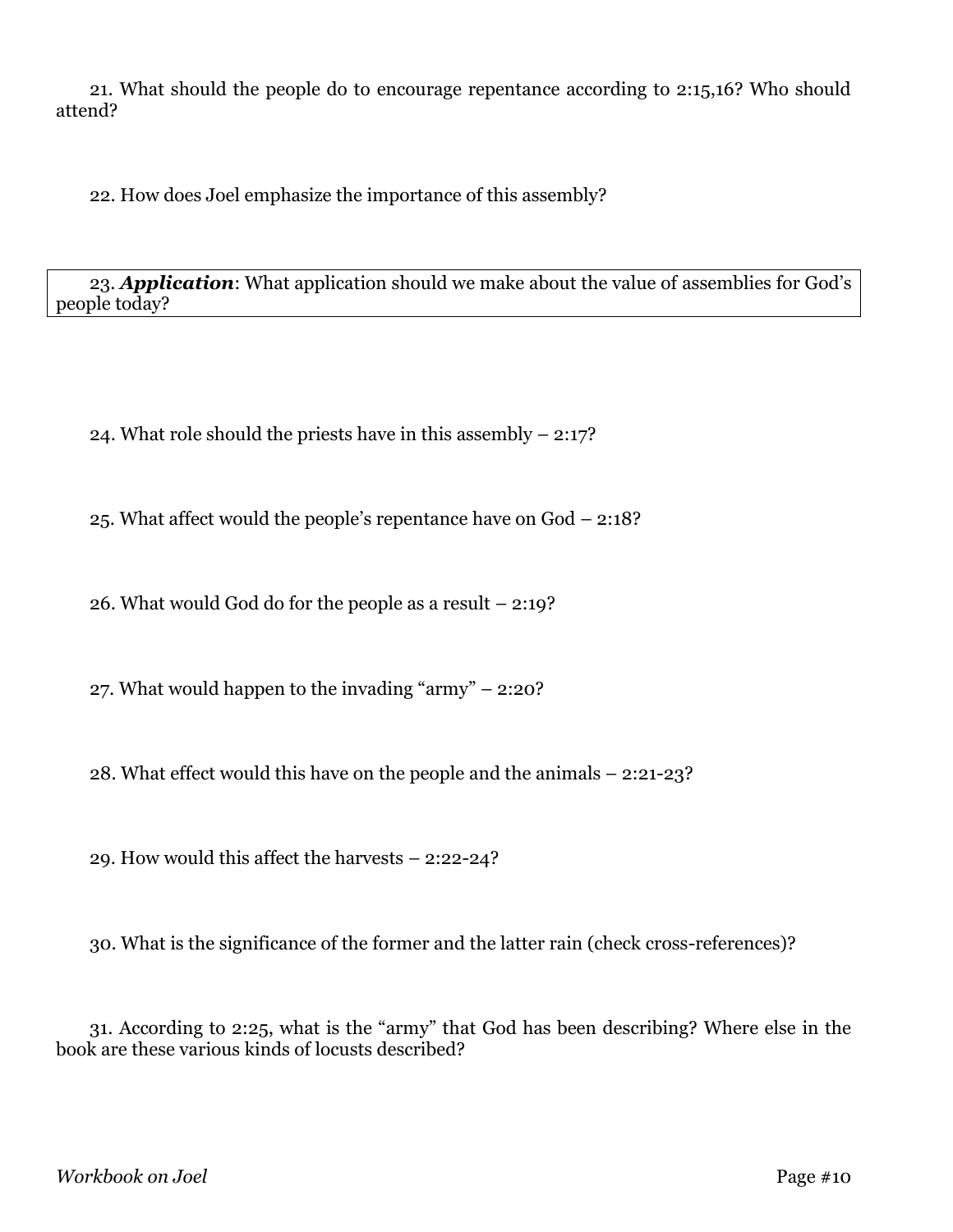32. How will the people be blessed in the end – 2:26?

33. What would all this prove about God – 2:27?

34. What does God promise beginning in 2:28?

35. *Special Assignment:* Where is 2:28-32 quoted in the New Testament and what application is made of it?

36. According to the New Testament, when would "the last days" occur (compare Acts 2 and Hebrews 1:1,2).

37. List the miraculous manifestations that would happen in those days – 2:28-31. (Think: In what sense did these come upon the "all flesh.")

38. *Special Assignment:* Where else do prophets use such expressions as the sun being darkened and the moon being turned into blood? What is the significance?

39. What blessing is promised in 2:32, and what must people do to receive it? (Think: What is the significance of the expression "a remnant"?)

40. List New Testament *passages* where Israel, Zion, or Jerusalem refers spiritually to the church.

41. *Special Assignment:* Where is 2:32 quoted in the New Testament? According to the New Testament, does this mean a sinner is saved simply by a prayer acknowledging his faith in Jesus? Note Acts 2:38; 22:16; Romans 6:3,4; Galatians 3:26,27; Matthew 7:21-23; Luke 6:46.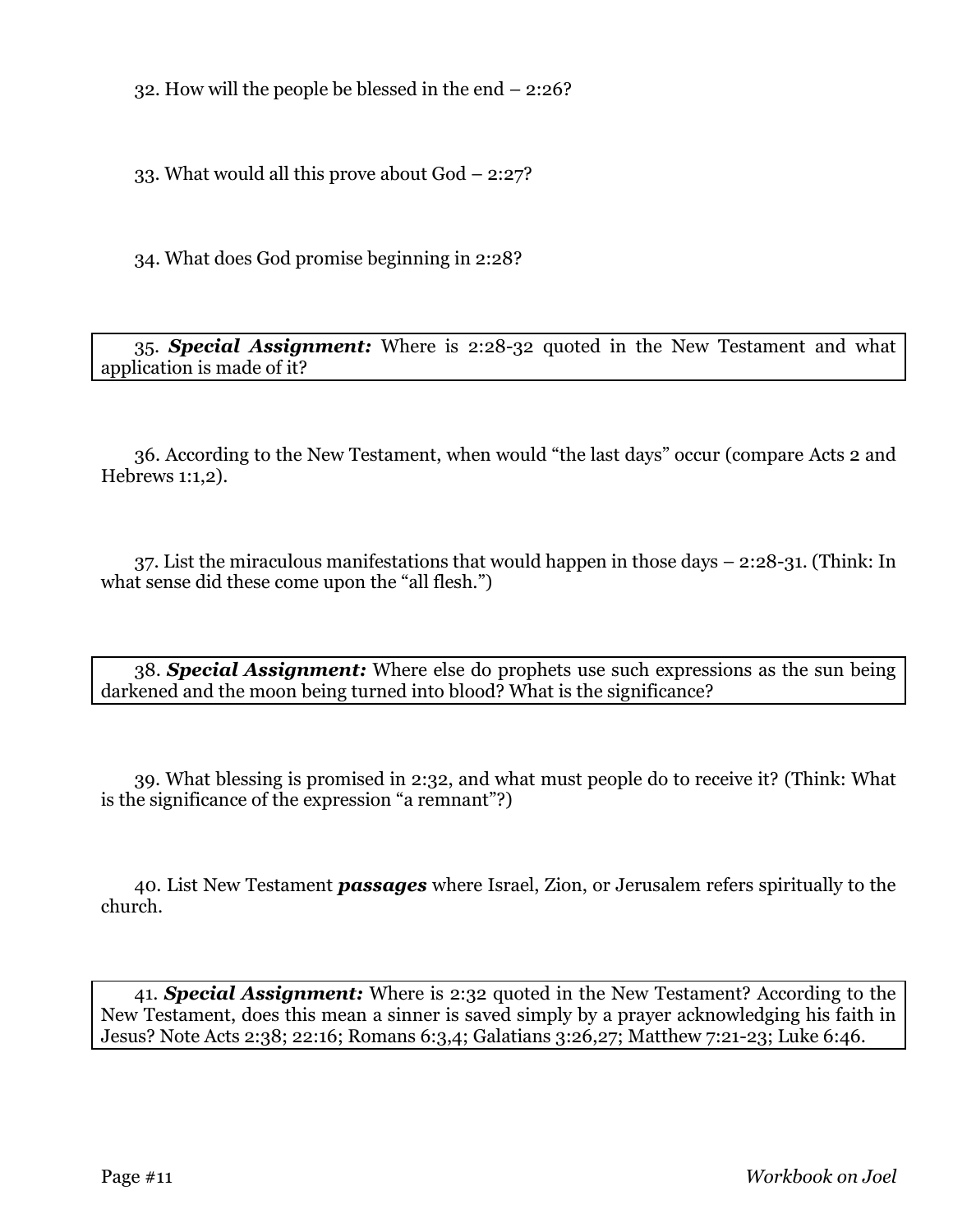# **Assignments on Joel 3**

Please read Joel 3, then answer the following questions.

1. What did God promise to do for His people in 3:1? (Think: At what time does the verse say this would happen? Note to: 28-32.)

- 2. What would God do with other nations at this time 3:2,3?
- 3. Find the meaning of the name of Jehoshaphat.
- 4. What reason does God give for this judgment?
- 5. Explain the significance of the reference to selling a boy and a girl.
- 6. What specific people are named in 3:4,5? What challenge does God make to them?
- 7. What reason is given for God's retaliation to them?
- 8. What had these people done for which God would punish them 3:6?
- 9. What would God do for His people 3:7?
- 10. What would He do to those who sold His people 3:8? (Think: Who were the Sabeans?)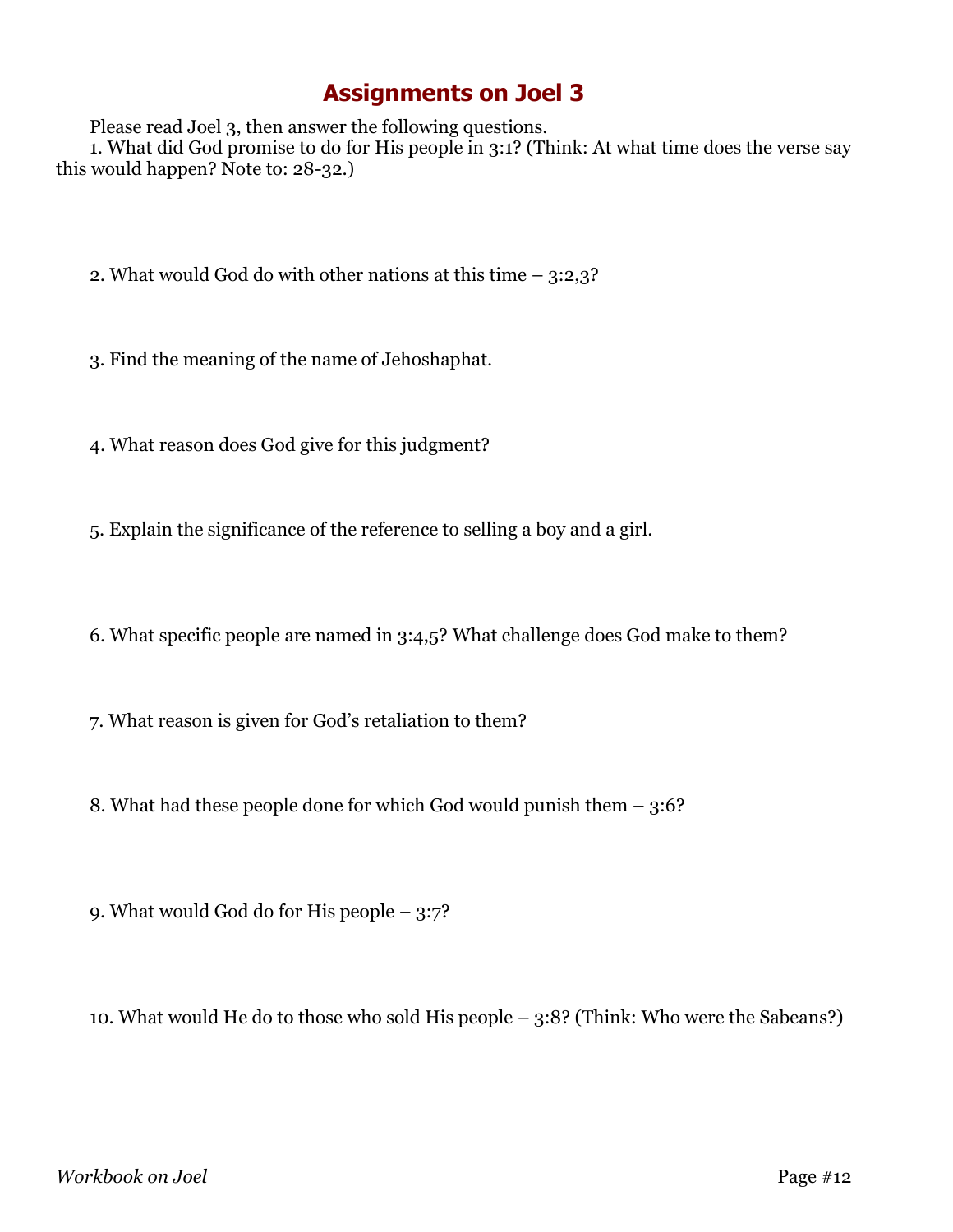11. What proclamation does God give the people in 3:9?

12. Explain the symbols used in 3:10. Where else are similar symbols used in Scripture?

13. What challenge does God issue in 3:11?

14. *Special Assignment:* List *passages* describing the spiritual warfare God's people face under the New Testament. What application would these verses in Joel have today?

15. What does God say would happen when the nations come to the valley of Jehoshaphat – 3:12?

16. Explain the symbols used regarding this judgment in 3:13.

17. How is the valley described in 3:14, and who will be there?

18. What symbolism is used again in 3:15? Where else is it used in this book?

19. How is God's power described in 3:16? What effect would it have on the heavens and earth?

20. However, what promise does God make to His people?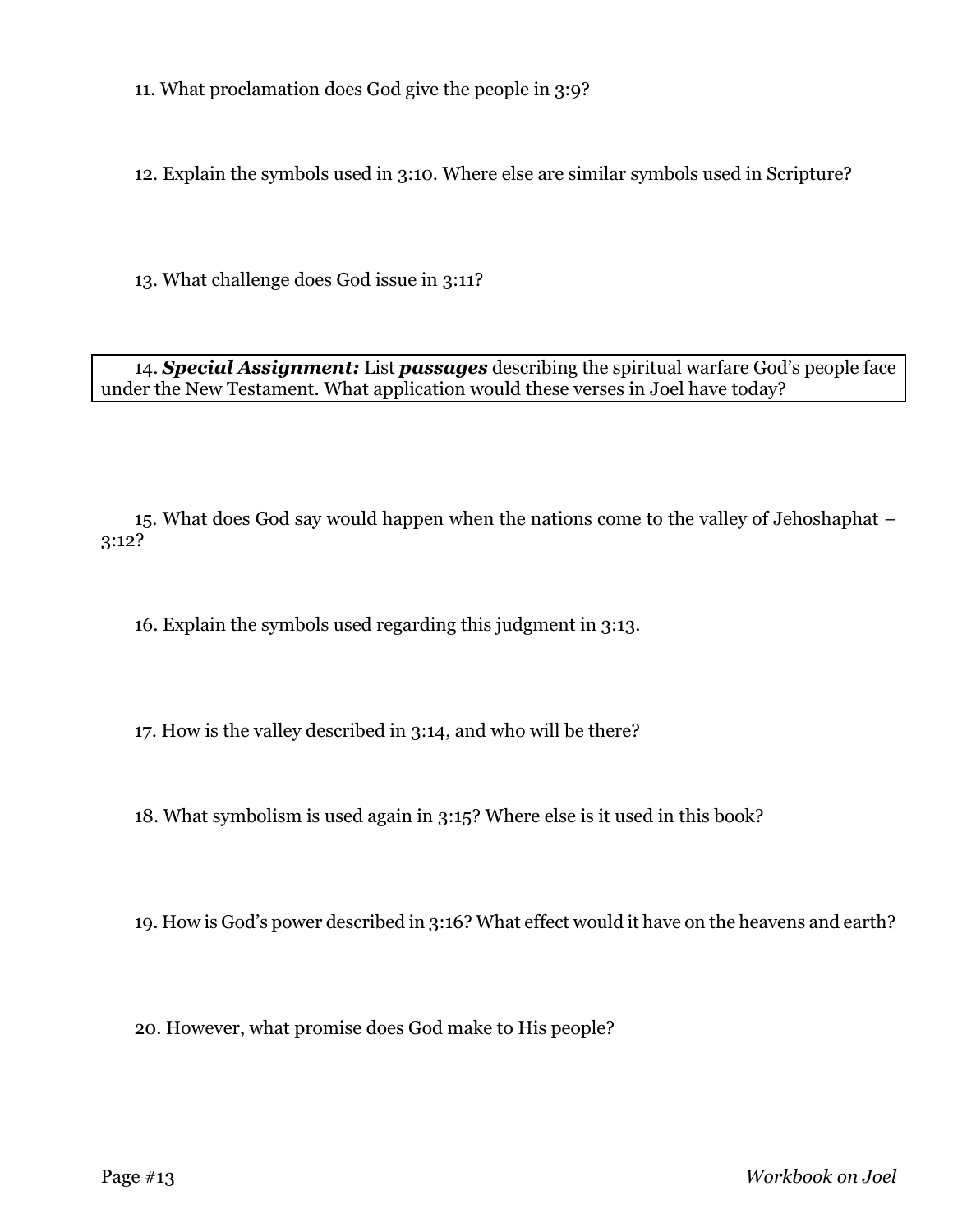21. What would the people know then  $-3:17$ ?

22. What condition would then characterize Zion or Jerusalem? Explain the meaning.

23. Once again review the passages where Zion or Jerusalem refers to the church in the New Testament.

24. What will characterize the mountains and hills in that day  $-$  3:18? (Think: Recall what time period is predicted by the expression "in that day" in this context.)

25. What will characterize the brooks?

26. *Special Assignment:* Explain the symbolic significance of the wine, milk, and water. How does this compare to the condition caused by the locusts?

27. What would happen to Edom and Egypt at that time? Why?

28. List other *passages* where these nations symbolize enemies of God's people.

29. How is the final condition of Judah and Jerusalem described in 3:20,21?

30. Check various translations of verse 21 and explain the possible alternative meanings of the verse.